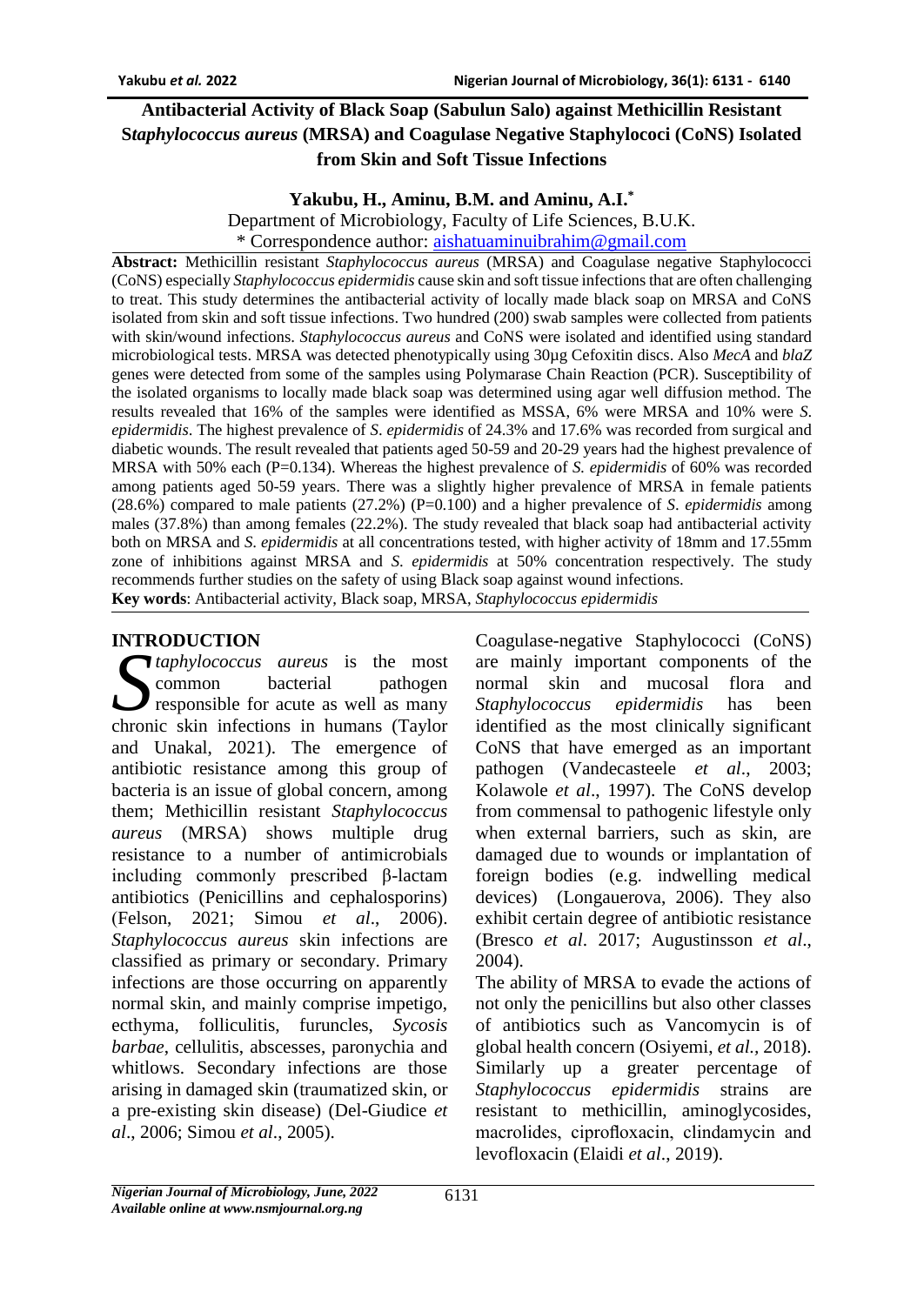Additionally, the CoNS have long been considered contaminants rather than true clinical pathogens, as such there are few systematic studies describing their epidemiology in human infections. Thus, identifying local remedies could contribute in no small measure towards addressing the increasing antibiotic resistance among this group of pathogenic Bacteria.

Black soap, widely used by different tribes in Nigeria such as Hausa (*sabulun salo*), Yoruba (*ose dudu*) and Nupe (*eco zhiko*), has been used for centuries in many African homes especially in Nigeria and Ghana (Getradeghana, 2000). The soap is made from a mixture of vegetable oils (palm karnel oil and shea butter) that made the soap to have antimicrobial properties recognized traditional African households (Getradeghana, 2000). The major fatty acids in palm karnel oil are; lauric acid (C12, 48 %), myristic acid (C14, 16%) and Oleic acid (C18, 15%) (Dayrit, 2014). Certain fatty acids (medium chain saturates) have adverse effects on various microorganisms (Kabara, 1978), monolaurin is known to be able to inhibit various pathogenic bacteria in the form of vegetative cells and bacterial spores; (Schlievert *et al.,* 2013). The attributes of the soap includes gentleness on skin, rich lather, protection against skin disorders (including rashes, eczema and scabies) protection of even skin toning and smoothness of the skin (Getradeghana, 2000).

This study evaluates the antibacterial activity of indigenous black soap against MRSA and CoNS.

## **MATERIAL AND METHODS**

The research was conducted at Aminu Kano Teaching Hospital (AKTH), Kano and the study population comprised of all patients with skin and soft tissue infections that reported to Accident and emergency unit (A and E), surgical specialty ward, Female and Male Surgical wards as well as paediatric wards of hospitals. Ethical clearance for the study was obtained from the Research Ethics

Committee of AKTH (AKTH/MAC/SUB/12A/P-3/VI/32-62).

Demographic data and additional information from the consented patients werecollected using a questionnaire in accordance with the declaration of Helsinki.

The sample size was calculated based on the 80% prevalence of MRSA as reported by Awoke *et al.* (2019) and according to the formula for sample size determination;

$$
n=\frac{z^2pq}{d^2}
$$

Where;

n= number of samples

Z= standard normal deviation at 90%, confidence limit  $= 1.645$  from z table

P= Prevalence from most recent past study

(P=80% i.e; 0.80, Awoke, *et al;* 2019)

 $Q=1-p$ 

 $d=$  allowable error of  $5\%$  = 0.05

Therefore,  $n = \frac{(1.645)^2 \times 0.80 (1 - 0.80)}{(0.05)^2} = 173.18$  $(0.05)^2$ The sample size was rounded up to 200.

The BBL culture Swab were used to collect aseptically 200 swab samples from the consented patients with skin infections, labeled appropriately and transported to the laboratory within one hour of collection in cold biosafety boxes and processed for isolation and identification of MRSA and CoNS.

Isolation of Staphylococci was done according to the methods of Nwankwo *et al.*  (2010). The Swab samples were aseptically inoculated on Mannitol Salt Agar (MSA) and incubated aerobically at 37°C for 24 hours. Colonies that developed were identified using morphological, Gram staining reaction and biochemical tests according to the methods of Nwankwo *et al.* (2010); Cheesbrough (2000). The identified colonies were subcultured on MSA plates and incubated at 37°C for 24 hours and further identified as mannitol fermenters and non-mannitol fermenters. Samples identified as Coagulase Negative Staphylococci were subjected to Novobiocin sensitivity testing according to the methods of Naqvi *et al*. (2007).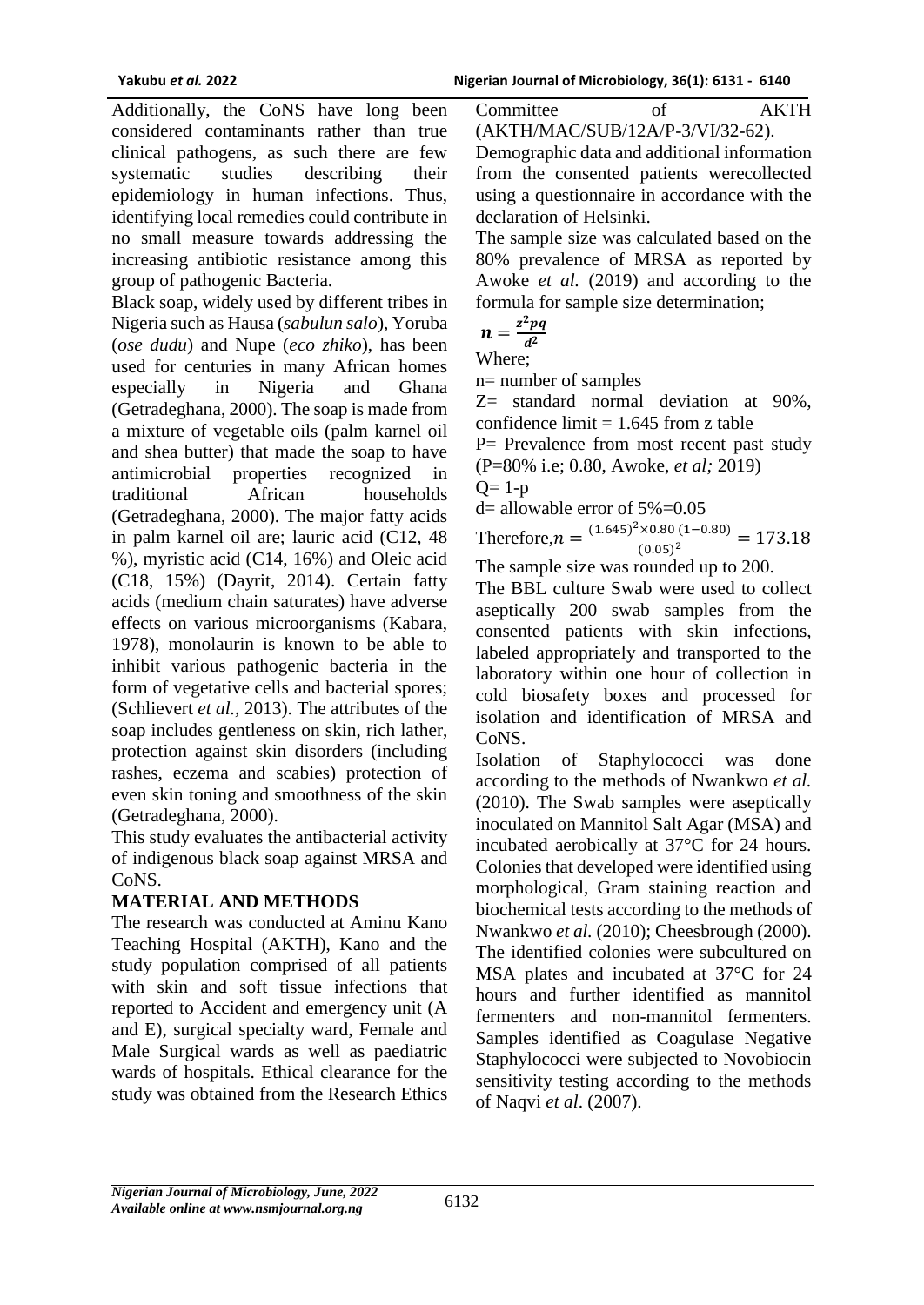The standardized inoculum (0.5 McFarland standards) was used to inoculate the surface of Mueller Hinton agar plates and Novobiocin discs were placed on the center of each plate and incubated at 37°C for 24hrs. Zones equal to or wider than 20mm were recorded as resistant, while zones smaller than this were recorded as sensitive to Novobiocin (Saber *et al*., 2020; Naqvi *et al*., 2007). CoNS that appeared as Novobiocin sensitive are identified as *S*. *epidermidis*.

To identify MRSA, samples previously identified as *S. aureus* were tested for resistance to cefoxitin. This was done using standardized (0.5 McFarland standards) bacterial suspension to inoculate the surface of Mueller Hinton agar plates (90mm in diameter) using sterile cotton swab. Cefoxitin discs were carefully placed on the center of the plates and then incubated at 37°C for 24hrs after which zones of inhibition around the disc were measured. Zones equal to or wider than 22mm were recorded as sensitive, while zones smaller than this were recorded as resistant to Cefoxitin Naqvi *et al*. (2007). Further identification of MRSA was done using Polymerase Chain Reaction by the detection of virulence *mecA* and *blaZ* genes which are associated with resistance. Genomic DNA isolation was carried out using solution-based DNA extraction methods that employ organic solvents (phenol and chloroform). The procedure was

carried out according to the manufacturer instructions (Biorad USA).

The amplification using Polymerase Chain Reaction (PCR) was carried out in a total volume of 20ml and the primer sequences and predicted sizes used in the PCR were shown in Table 1. Briefly, 2.0 μl of genomic DNA sample (obtained from DNA extraction) was added to 18 μl of PCR mixture (1µl of primers and 17µl of distilled water) for *blaZ*. Another 2.0 of genomic DNA sample was added to 18µl of PCR mixture (1µl of primers and 17µl of distilled water) for *mecA*. The amplification process was started with an initial pre-denaturation step  $(94^{\circ}$ C for 5 minutes) for both *blaZ* and *mecA*. Each cycle consisted of three steps (denaturation, annealing and extension) and each PCR reaction consisted of 35 cycles of amplification.

After amplification of the genes, 8μl of the PCR products and 8µl of molecular weight marker were loaded directly onto a 1.5% agarose gel in 1 x Tris-acetic acid -EDTA buffer (TAE) containing 10 μl Green nucleic acid stain. The DNA bands are of the molecular weight 400 and 336 base pairs in comparism with molecular weight marker. DNA amplicons were visualized using a gel imaging system. Positive control used was *S. aureus* (Staph756F). Also, negative control was used by adding DNA of fungi (Wichelhaus *et al.,* 2001).

| (bp)                                |
|-------------------------------------|
| 336                                 |
|                                     |
| 5'CAAAGATGATATAGTTGCTTATTC'3<br>400 |
|                                     |
|                                     |

**Table 1: The primer sequences and predicted sizes used in the multiplex PCR**

Adapted from Ayepola (2012) and Deneeling *et al*. (1998)

CoNS were further identified using API kit (API Staph- bioMérieux Inc) based on the guidelines provided by the manufacturers. Briefly, colonies of the CoNS were subcultured onto blood agar and incubated for 24 hours at 37°C after which a homogeneous bacterial suspension with

turbidity equal to 0.5 McFarland was prepared. API STAPH consists of a strip containing dehydrated test substrates in individual microtubes. The tests were reconstituted by adding to each tube an aliquot of API STAPH Medium that has been inoculated with the standardized inoculum.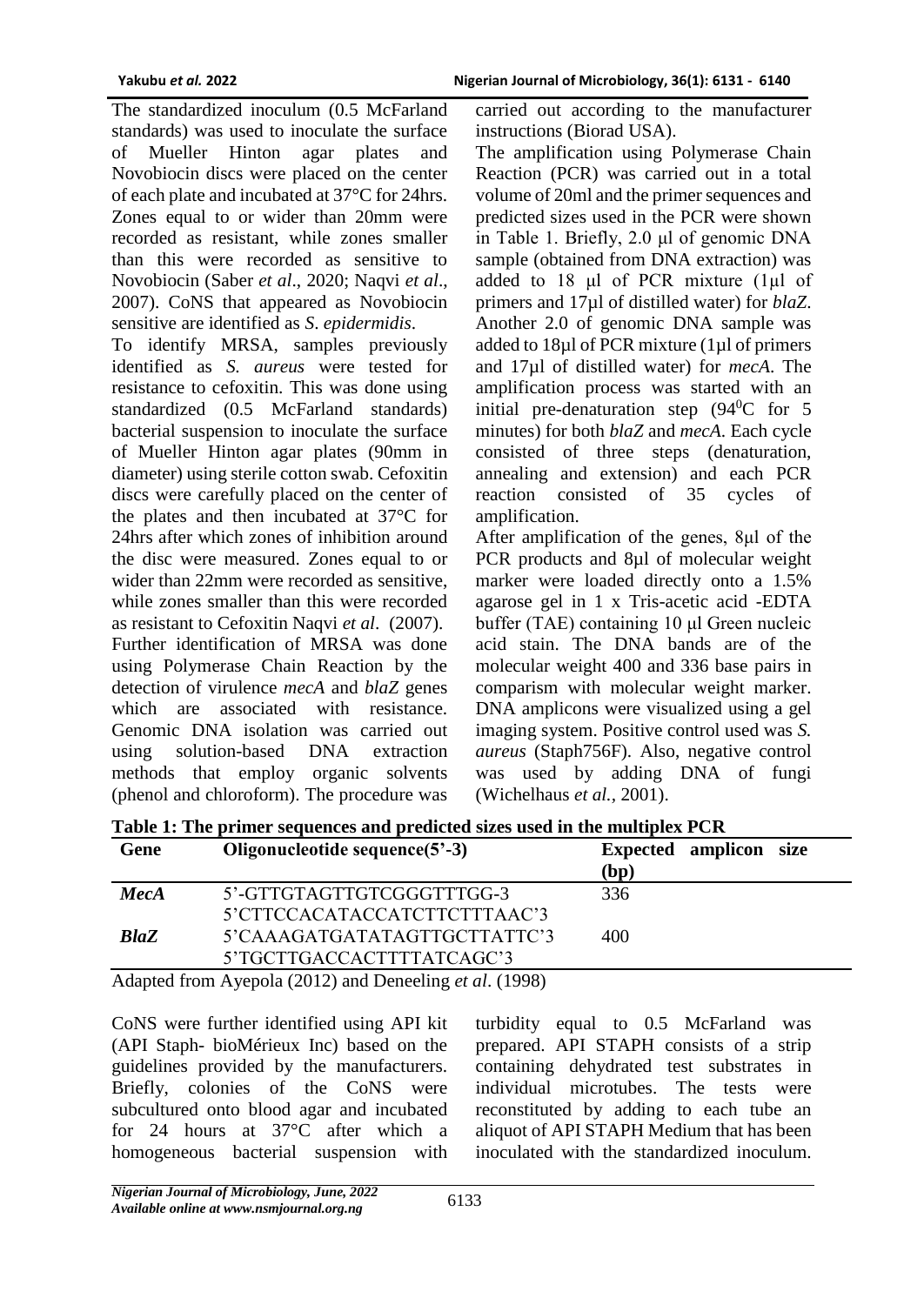The strip was then incubated for 18-24 hours at 35-37°C after which the results were read and interpreted with reference to the information contained in the package insert.

The identification was facilitated by the use of the API STAPH Analytical Profile Index and the identification software.

*Staphylococcus aureus* control Organism (ATCC 25923) was collected from the Department of Microbiology, Aminu Kano Teaching Hospital and reconfirmed according to the methods of Cheesbrough (2000).

The susceptibilities of the test organisms to African Black soap was determined using agar-well diffusion method (Aliyu *et al.,* 2009; Ndukwe *et al*., 2005). Different concentrations (50%, 25%, 12.5%, and 6.25% w/v) of the black soap were prepared using sterile distilled water according Aliyu *et al*. (2009) as follows:

 $W/v = \frac{Mass\ of\ solute(g)}{Volume\ of\ colution(g)}$  $\frac{m_{\text{u}}}{\text{Volume of solution (ml)}} \times 100.$ For 50% w/v,  $\frac{w}{v} = \frac{5g}{10m}$  $\frac{3g}{10ml} \times 100 = 50\%$ For 25% w/v,  $\frac{w}{w}$  $\frac{w}{v} = \frac{2.5g}{10m}$  $\frac{2.59}{10ml} \times 100 = 25\%$ For 12.5% w/v,  $\frac{w}{v} = \frac{1.25g}{10ml}$  $\frac{1.259}{10ml} \times 100 = 12.5\%$ For 6.25% w/v,  $\frac{w}{v} = \frac{0.625g}{10ml}$  $\frac{10259}{10ml} \times 100 = 6.25\%$ Four (4) wells were made on each plate using sterilised cork borer (8mm) and 0.3 ml of each concentration prepared above was transferred in to four of the five wells (appropriately labelled) and distilled water into the fifth well as the negative control. An antibiotic disc containing Vancomycin (30µg) was carefully placed on the centre of the plates, this served as positive control. The plates were incubated using standardized inoculum at  $37^{\circ}$ C for 24 hours after which the plates were observed for zones of inhibition around the wells which were measured and recorded.

The minimum inhibitory concentration and minimum bactericidal concentration were determined according to the Clinical and Laboratory Standards Institute (2009). Two (2) mls of sterile Mueller Hinton broth was transferred into a set of 4 tubes and 2ml of each concentration (50%, 25%, 12.5% and

6.25% w/v) of the black soap was added to obtain final concentrations of 25%, 12.5% and 6.25%, 3.125% w/v respectively. Standardized inocula of the wound isolates were inoculated into the labelled tubes containing various concentration of the black soap except the control; the tubes were incubated at  $37^{\circ}$ C for 18 hours, the lowest concentration that prevents visible growth of the isolates was taken as the MIC. Tubes from MIC test that showed no visible growth were subcultured into freshly prepared Mueller Hinton agar plates and incubated at  $37^0C$  for 24 hrs, the lowest concentration at which the isolates do not recover and grow was taken as the MBC.

## **RESULTS**

Table 1 revealed that out of the 200 samples studied, 32 (16%) were identified as MSSA, 12 (6%) were MRSA, 20 (10%) were *S. epidermidis* and 136 (68%) had no growth. Samples from furuncles and those obtained

from wounds sustained as a result of Road traffic accidents had the highest prevalences of MRSA of 11.8% and 10% respectively (Table 2). The highest prevalence of *S. epidermidis* of 24.3% and 17.6% was recorded from surgical wounds and diabetic wounds respectively (Table 2). Table 2 also revealed that 80% and 100% of samples from impetigo and abrasions had no growth.

Table 3 revealed that the highest prevalence of *S. aureus* of 83.3 % and 78.8% was obtained from those aged 20-29 and 10-19 years and the lowest was from those aged 50- 59 years. The highest prevalence of *S. epidermidis* of 40% and 60% was obtained from those aged 0-9 and 50-59 years, while the lowest prevalence of *S. epidermidis* of 16.7% was recorded in those aged 20-29 years (Table 3). The statistical analysis indicated that there was no significant difference in the prevalence of both infections among the studied subjects with respect to their age  $(P=0.672)$ . The study further revealed that a higher prevalence of *S. aureus* and *S. epidermidis* among males (37.8%) than in Females (22.2%) (P=0.275) (Table 3).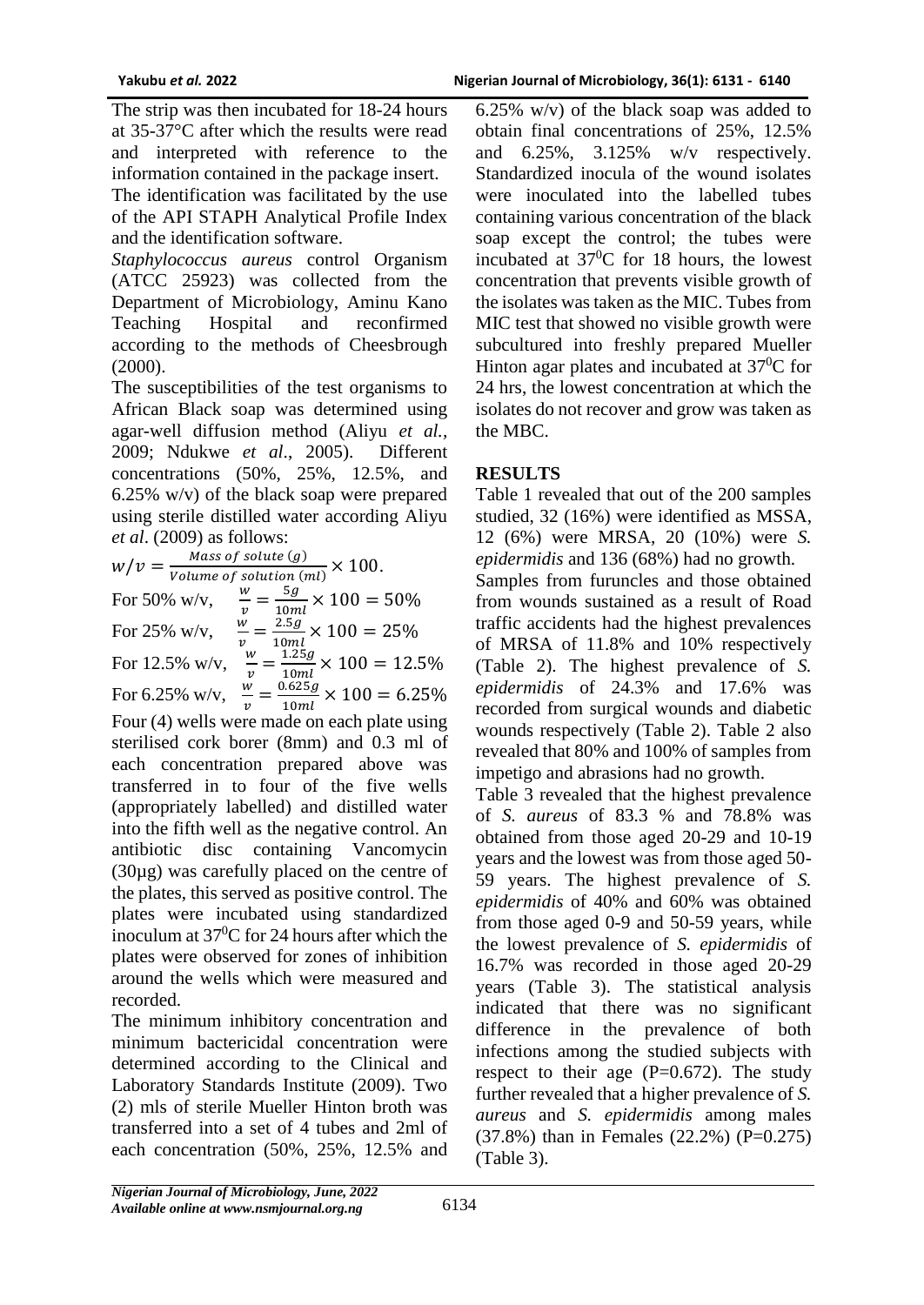.

Table 3 also revealed that subjects in the age groups of 20-29 years had the highest prevalence of MRSA of 41.7%, while those in age groups ≥60 years had lower prevalence of MRSA of 16.7% (P=0.134).

Table 4 revealed that Black soap had antibacterial activity both on MRSA and *S. epidermidis* at all concentrations tested except at the concentration of 6.25%. The highest activity was exhibited at higher concentrations of 50% and 25% of the soap. At 50%, the soap produced zones of inhibition of 18mm and 17.55mm against MRSA and *S. epidermidis* respectively, while at 25% it produced zones of inhibition of 12.55mm and 12.75mm against MRSA and *S. epidermidis* respectively (Table 4).

Similarly, compared with the standard drug used (Vancomycin), the soap produced higher activity of 18mm and 17.55mm zones of inhibition against MRSA and *S. epidermidis* respectively at 50% concentration, whereas Vancomycin produced zones of inhibition of 17.50mm and 15.75mm against MRSA and *S. epidermidis*  respectively (Table 4).

Also, the black soap had appreciable activity on the isolated organisms at all concentrations compared with the standard strain (ATCC25923) used, for instance, at 50% concentration of the black saop, it produced an inhibition zone of 18mm and 17.55mm against MRSA and *S. epidermidis*  respectively compared with the 19.00mm zone of inhibition it produced against the standard strain (ATCC25923) at the same concentration (Table 4).

Table 5 revealed that the Minimum Inhibitory Concentration (MIC) of the black soap against MRSA and *S. epidermidis* was 12.5%, whereas the Minimum Bactericidal Concentration (MBC) of the black soap against both MRSA and *S. epidermidis* was 25%.

The result of PCR products shows that, out of the 9 MRSA isolates 4 (44.4%) amplified at 336bp indicating the presence of *mecA* gene (Plates 1) while 5 (55.6%) amplified at 400bp (Plates 2) indicating the presence of *blaZ* gene

**Table 2: Distribution of MRSA, MSSA and** *S. epidermidis* **among the different sources of samples**

| <b>Sources</b>    | <b>Sample</b>                 | <b>MSSA</b> | <b>MRSA</b>                   | S. epidermidis                | N <sub>0</sub> |
|-------------------|-------------------------------|-------------|-------------------------------|-------------------------------|----------------|
|                   | <b>Examined</b>               | No(%)       | No $\left(\frac{0}{0}\right)$ | No $\left(\frac{9}{6}\right)$ | growth         |
|                   | No $\left(\frac{9}{6}\right)$ |             |                               |                               | No(%)          |
| Abrasions         | 5(2.5)                        | 1(20)       | $\theta$                      | $\theta$                      | 4(80)          |
| <b>Boils</b>      | 26(13)                        | 8(30.8)     | 2(7.7)                        | $\theta$                      | 16(61.5)       |
| <b>Burns</b>      | 39(19.5)                      | 4(10.3)     | 1(2.6)                        | 2(5.1)                        | 32(82)         |
| Diabetic Wds      | 17(8.5)                       | 1(5.9)      | $\Omega$                      | 3(17.6)                       | 13(76.5)       |
| <b>Furuncles</b>  | 17(8.5)                       | 6(35.3)     | 2(11.8)                       | 2(11.8)                       | 7(41.2)        |
| Impetigo          | 1(0.5)                        | $\Omega$    | $\Omega$                      | $\Omega$                      | 1(100)         |
| Orthopedic Wds    | 18(9.0)                       | 4(22.2)     | $\theta$                      | 1(5.6)                        | 13(72.2)       |
| <b>RTA Wounds</b> | 40(20)                        | 3(7.5)      | 4(10)                         | 3(7.5)                        | 30(75)         |
| Surgical Wds      | 37(18.5)                      | 5(13.5)     | 3(8.1)                        | 9(24.3)                       | 20(54)         |
| <b>Total</b>      | 200 (100)                     | 32(16%)     | 12(6%)                        | $20(10\%)$                    | 136(68%)       |

Key; MRSA- Methicillin Resistant *Staphylococcus aureus* MSSA- Methicillin Sensitive *S. aureus.* Wds-wounds, RTA - Road Traffic Accident.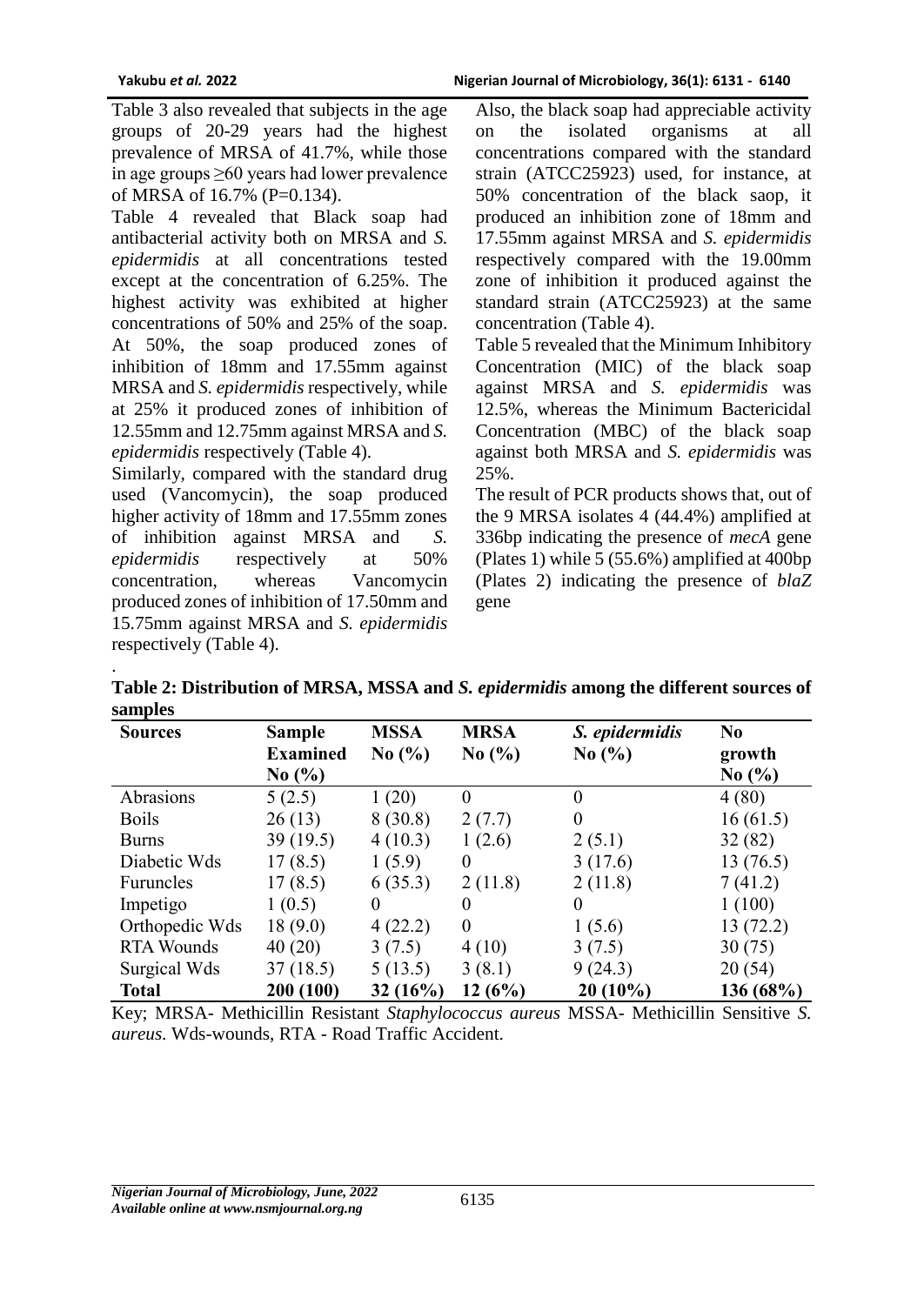| <b>Black Soap</b>       | Susceptibility status of the isolates             |       |       |  |  |  |
|-------------------------|---------------------------------------------------|-------|-------|--|--|--|
| Concentration $(\% )$   | (Zones of inhibition-mm)                          |       |       |  |  |  |
|                         | <b>ATCC25923</b><br><b>MRSA</b><br>S. epidermidis |       |       |  |  |  |
| 50                      | 18.00                                             | 17.55 | 19.00 |  |  |  |
| 25                      | 12.55                                             | 12.75 | 17.00 |  |  |  |
| 12.5                    | 11.43                                             | 10.50 | 12.00 |  |  |  |
| 6.25                    | 8.00                                              | 8.00  | 8.00  |  |  |  |
| Vancomycin $(30 \mu g)$ | 17.50                                             | 15.75 | 20.00 |  |  |  |
|                         |                                                   |       |       |  |  |  |

**Table 3: Distribution of** *S. aureus* **and** *S. epidermidis* **according to the age and sex of studied Patients with skin/wound infections**

| Table 4: Antibacterial activity of Back Soap on MRSA and Staphylococcus epidermidis |
|-------------------------------------------------------------------------------------|
|-------------------------------------------------------------------------------------|

| Demographic                                                  | No.             | <b>No. Positive</b> | <b>Isolated Staphylococci</b> |                               |                |  |
|--------------------------------------------------------------|-----------------|---------------------|-------------------------------|-------------------------------|----------------|--|
| <b>Parameters</b>                                            | <b>Examined</b> | $($ %)              | S. aureus                     | S. epidermidis                | <b>MRSA</b>    |  |
|                                                              |                 |                     | $\mathrm{No}$ (%)             | No $\left(\frac{9}{6}\right)$ | No(%)          |  |
| Age (Years)                                                  |                 |                     |                               | <b>P-value</b>                | <b>P-value</b> |  |
| $0 - 9$                                                      | 20              | 10(50)              | 6(60.0)                       | 0.672<br>4(40.0)              | 2(20)<br>0.134 |  |
| $10 - 19$                                                    | 33              | 9(27.3)             | 7(77.8)                       | 2(22.2)                       | 0(0)           |  |
| $20 - 29$                                                    | 45              | 12(26.7)            | 10(83.3)                      | 2(16.7)                       | 5(41.7)        |  |
| $30 - 39$                                                    | 34              | 12(35.3)            | 8(66.7)                       | 4(33.3)                       | 3(25)          |  |
| $40 - 49$                                                    | 34              | 10(29.4)            | 7(70.0)                       | 3(30.0)                       | 0(0)           |  |
| $50 - 59$                                                    | 23              | 5(21.7)             | 2(40.0)                       | 3(60.0)                       | 1(20)          |  |
| $\geq 60$                                                    | 11              | 6(54.5)             | 4(66.7)                       | 2(33.3)                       | 1(16.7)        |  |
| <b>Total</b>                                                 | 200             | 64 (32)             | 44 (22)                       | 20(10)                        | 12(6.0)        |  |
| <b>Gender</b>                                                |                 |                     |                               |                               |                |  |
| Male                                                         | 113             | 37(32.7)            | 23(62.2)                      | 14(37.8)<br>0.275             |                |  |
| Female                                                       | 87              | 27(31)              | 21 (77.8)                     | 6(22.2)                       |                |  |
| <b>Total</b>                                                 | 200             | 64 (32)             | 44 (68.8)                     | 20(31.3)                      |                |  |
| $N_{\alpha\uparrow\alpha}$ , $N_{\alpha}$ ll diamatan $0$ mm |                 |                     |                               |                               |                |  |

Note: Well diameter=8mm

| <b>Isolates</b> | <b>MIC</b> |                                                                          | <b>MBC</b> |  |
|-----------------|------------|--------------------------------------------------------------------------|------------|--|
| <b>MRSA</b>     | 12.5%      |                                                                          | 25%        |  |
| S. epidermidis  | 12.5%      |                                                                          | 25%        |  |
|                 |            | Key: MIC = Minimum Inhibitory Concentrations, MBC = Minimum Bactericidal |            |  |
| Concentration,  |            |                                                                          |            |  |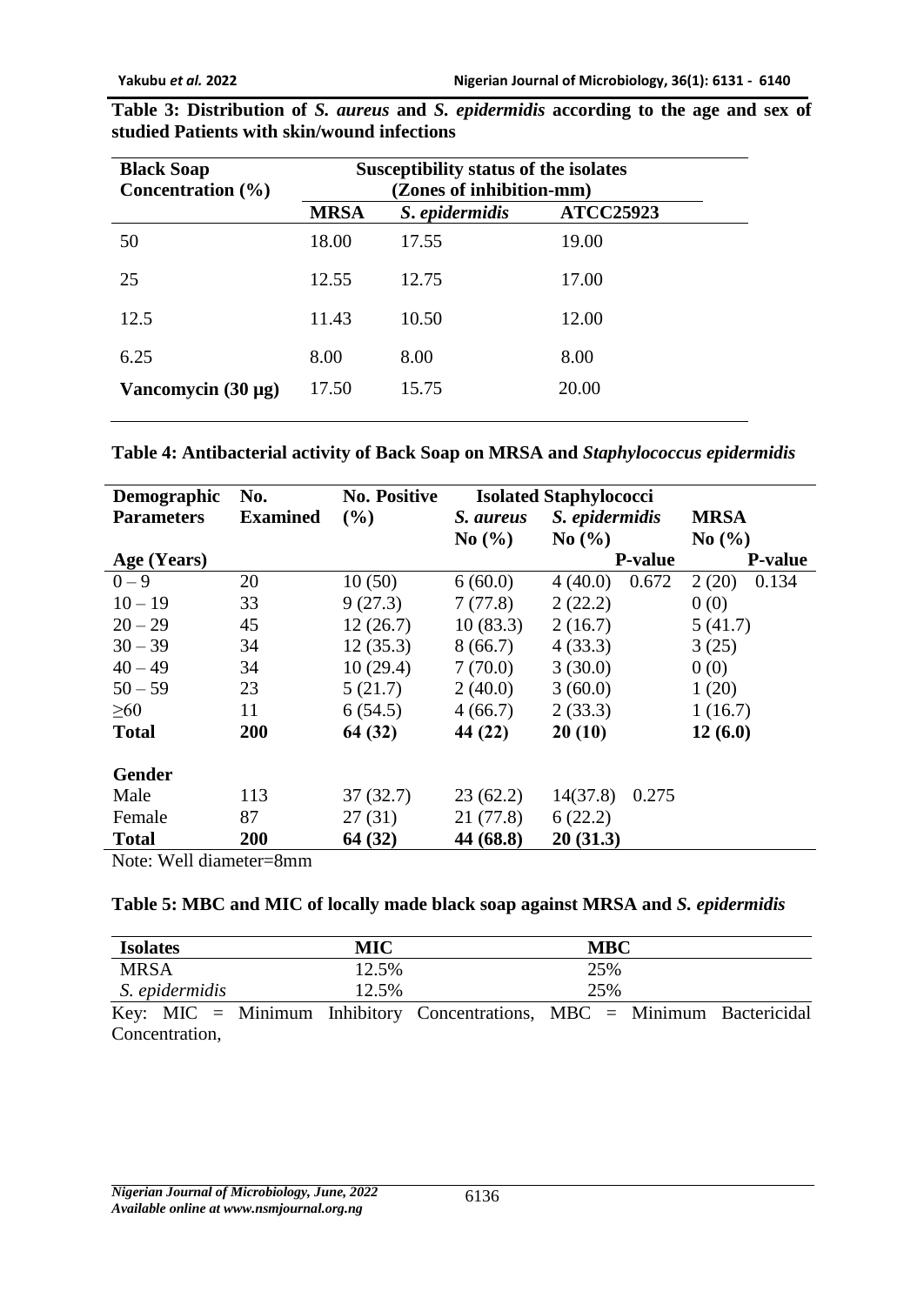







Plate 2: Detection of *blaZ* gene from MRSA Key: L- Ladder, Lane 1- Negative control, Lanes 2-6 *blaZ* gene from MRSA isolates

## **DISCUSSION**

The findings of this study indicated there is decrease in the prevalence of MRSA (6.0%) in the study area compared to 10.7% prevalence reported by Nwankwo and Nasir (2011) in the same study area and 10% in Maiduguri (Adelowo *et al*., 2014). Other studies reported higher MRSA prevalence of 37.5% at University of Calabar Teaching Hospital (Azeez *et al.,* 2008); 34.7% in Ilorin (Taiwo *et al*., 2004). This decline in the prevalence of MRSA skin infections in the study area could be due to the improvement in hygiene recorded across healthcare facilities which was triggered by the COVID-19 pandemic.

The Study findings revealed that *S. epidermidis* was the only CoNS isolated in the study area and its prevalence was found to be 30.1%. This observation supports the assertion by Becker *et al.* (2014) that *S. epidermidis* is the most frequently recovered member of the CoNS group. *Stahylococcus epidermidis* was also the most common CoNS isolated from skin infections in Hospitals in Northern Tehran (Al-tayyar *et al.,* 2015). Narayani *et al.* (1999) earlier reported a prevalence of 49.1% of *S. epidermidis* from skin of health personnel and surgical patients in India*.* Sheik *et al.*  (2011) also recorded a 66.7% prevalence of CoNS from skin infections in Iran, most of which are strains of *S. epidermidis*.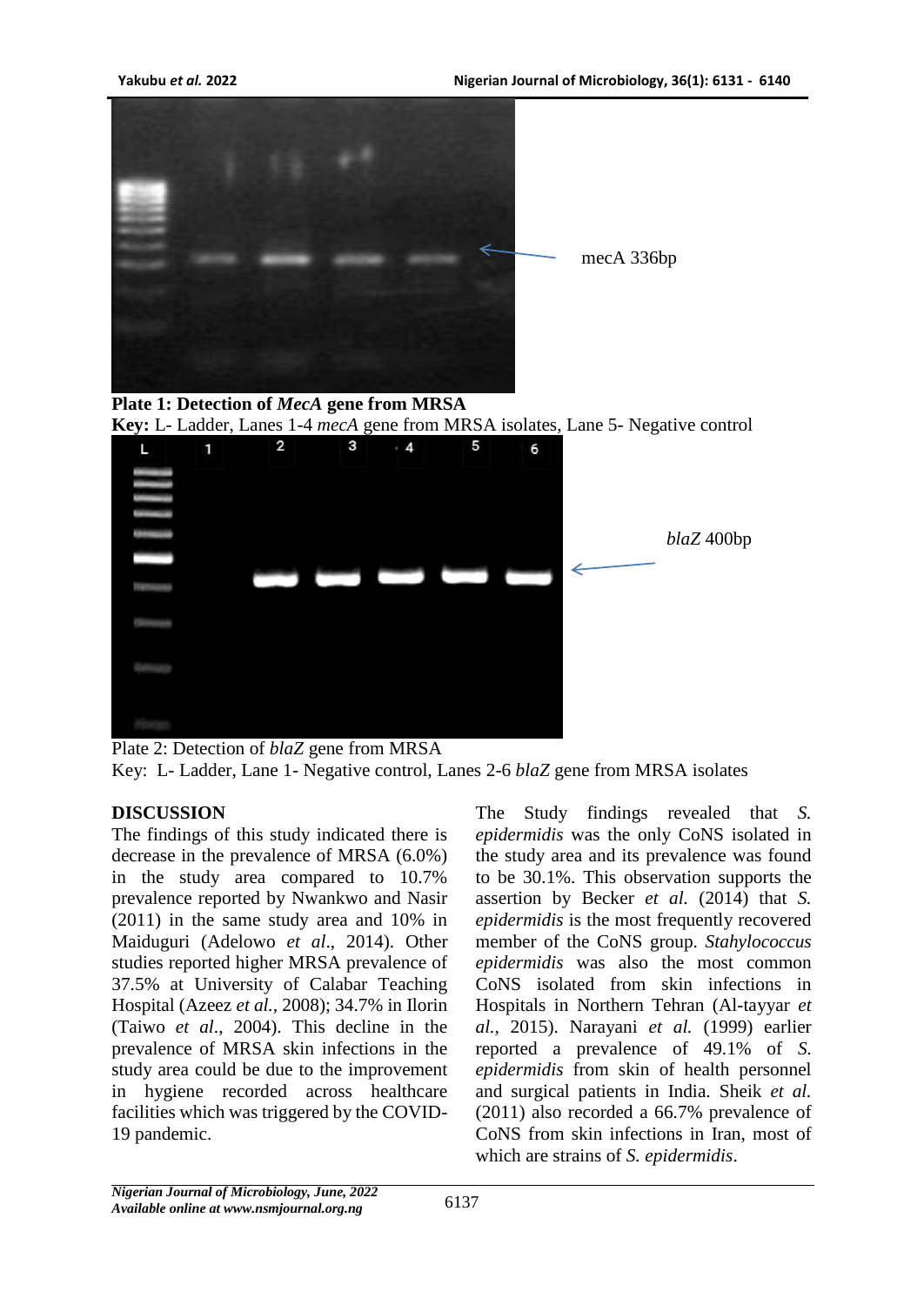The findings of this study imply that *S. epidermidis* could be the most important CoNS especially in the study area and hence possess a health threat especially to patients with skin infections.

The findings of this study showed that locally made Black soap (*Sabulun salo*) had antibacterial activity against MRSA and *S. epidermidis*, producing zones of inhibition of 18.0mm and 17.55mm comparable to those by the standard drug used (Vancomycin), which also is the drug of choice for the treatment of MRSA infections. Ugbogu (2006) earlier expounded that peptidoglycan is found to be distorted by long chain fatty acids that are present in palm kernel oil (which is an active ingredient of Black soap), as such the antibacterial activity of the soap against MRSA and *S. epidermidis* could be attributable to the palm kernel oil present in the soap.

The study further demonstrated that even the standard bacterial strain (ATCC25923) used in the study was found to be susceptible at similar concentrations of the Black soap just like the isolated MRSA and *S. epidermidis*

#### **REFERENCES**

Adelowo, K. A., Okon, K. O., Denue, B. A., Ladan, J., Tahir, F. and Uba, A. (2014). Methicillin-Resistant *Staphylococcus aureus* (MRSA) among Patients seen at a Tertiary Hospital in Maiduguri, Nigeria. *Journal of Medicine and Medical Sciences,* 5 (10): 238-244 DOI:

http:/dx.doi.org/10.14303/jmms.2014. 220.

- Aliyu, M. S., Hanwa, U. A., Tijjani, M. B., Aliyu, A. B. and Ya'u, B. (2009). Phytochemical and antibacterial properties of leaf extract of *Stereospermum kunthianum* (Bignoniaceae). *Nigerian Journal of Basic and Applied Sciences*, 17 (2): 235-239.
- Al-Tayyar, I. A., Al-Zoubi, M. S., Hussein, E., Khudairat, S. and Sarosiekf, K. (2015). Prevalence and antimicrobial susceptibility pattern of coagulasenegative staphylococci (CoNS) isolated

and this implies that the black soap could be regarded as a potential antibacterial agent in the continued search for therapeutic agents against skin infections.

## **CONCLUSION**

The study identified the presence of CoNS in the study area, among which only *S. epidermidis* was detected with a prevalence of 10%. The Prevalence rate of MRSA was 6% and was found to be lower than the findings of previous studies conducted in the same study area. Black soap was found to have antibacterial activity against MRSA and *S. epidermidis* producing wider zones of inhibition even greater than the standard drug used (Vancomycin). The study identifies black soap as a potential therapeutic agent against skin infections caused by MRSA and *S. epidermidis.* The study recommends further studies on the safety of using Black soap against wound infections and the possibility of enhancing the antibacterial activity of local Black soap, so that its antibacterial potentials can be fully harnessed.

> from clinical specimens in Northern of Jordan. *Iran J Microbiol*, 7 (6): 294- 301. PMID: 26885328; PMCID: PMC4752682

- Augustinsson, A. N., Asa, W., Jenny, L., Olle, S., Lena, O. and Helen, L. G. (2004). *Staphylococcus aureus*, but not *Staphylococcus epidermidis*, modulates the oxidative response and induces apoptosis in human neutrophils. *APMIS*, 112: 109-118.
- Awoke, N., Kassa, T. and Teshager, L. (2019). Magnitude of biofilm formation and antimicrobial resistance pattern of bacteria isolated from urinary catheterized inpatients of Jimma University Medical Center, Southwest Ethiopia. *International Journal of Microbiology*, 2019: 1-9. <https://doi.org/10.1155/2019/5729568>
- Ayepola, O., Nuruddeen, O., Louis, E., Karsten, B. and Frieder, S. (2012). Molecular characterization and antibiotic susceptibility pattern of *S.*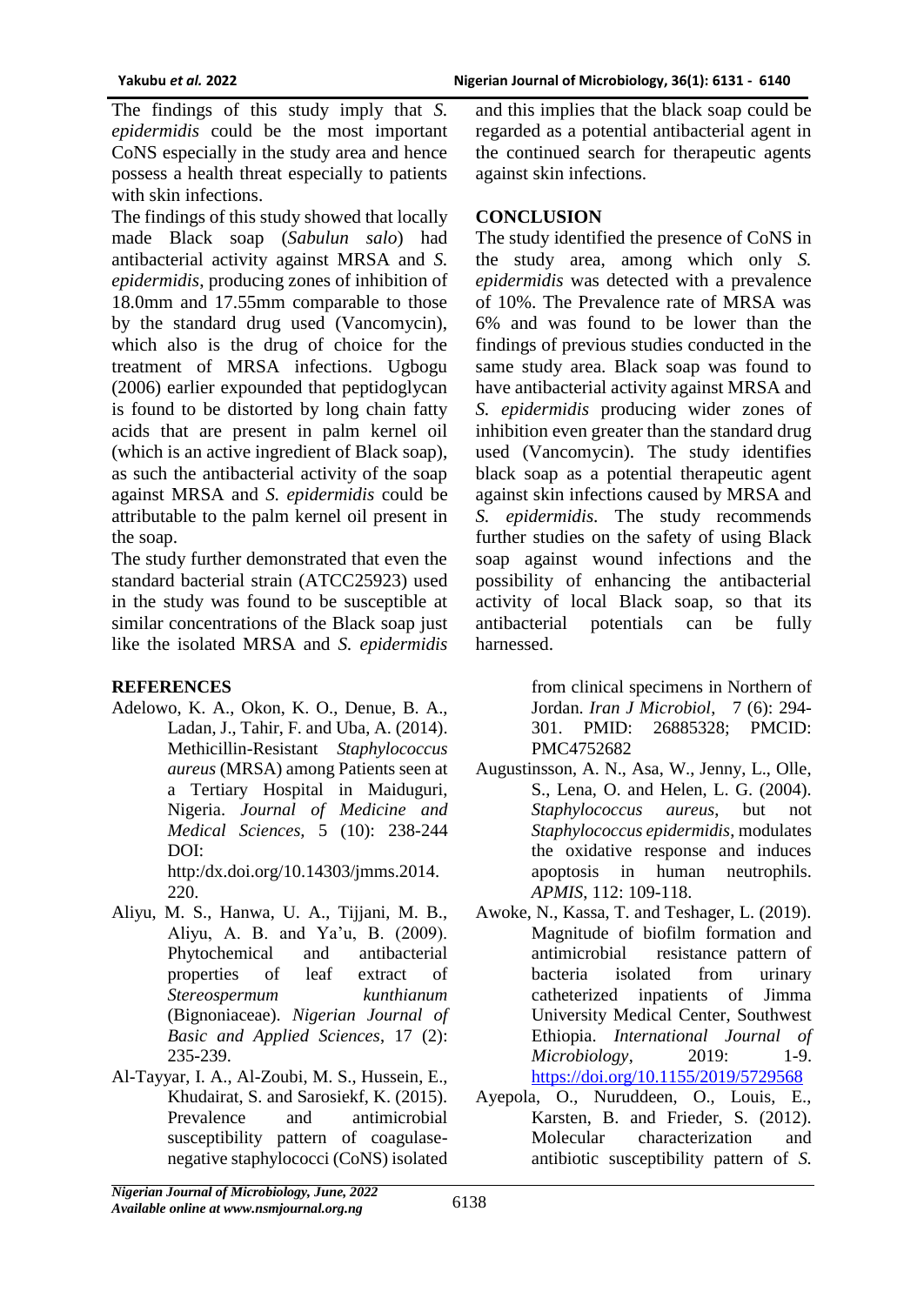*aureus* isolated from clinical and environmental sources in Nigeria.<br>*PLoS ONE* 10 (9): e0137531. *PLoS ONE* 10 (9): e0137531. doi:10.1371/journal.pone.0137531.

- Azeez, A. O., Utsalo, S. J. and Epoke, J. (2008). Distribution and antibiotic susceptibility pattern of Methicillin Resistant *Staphylococcus aureus* isolates in a University Teaching Hospital in Nigeria. *Sahel Medical Journal*, 11 (4): 142-147. DOI: [10.4314/smj2.v11i4.12989](https://doi.org/10.4314/smj2.v11i4.12989)
- Becker, K., Harmsen, D. and Mellmann, A. (2004). Development and evaluation of a quality-controlled ribosomal sequence database for 16S ribosomal DNA-based identification of Staphylococcus species. *J Clin Microbiol*, 42 (11): 4988-4995.
- Becker, K., Heilmann, C. and Peters, G. (2014). Coagulase Negative Staphylococci. *Clin Microbiol Rev*, 27 (4): 870-926. doi: 10.1128/CMR.00109-13.
- Bresco, M. S., Harris, L. G., Thompson, K., Stanic, B., Morgenstern, M., O'Mahony, L., Richarsd, R. G. and Morriarty, T. F. (2017). Pathogenic Mechanisms and Host interaction in *Staphylococcus epidermidis* Devicerelated infection. *Front Microbiol,* 8: 1401. doi: 10.3389/fmicb.2017.01401.
- Cheesbrough, M. (2000). Microbiological Tests. In: Cheesbrough, M., Ed., District Laboratory Practice in Tropical Countries, Part II, Low priced Edition, Cambridge University Press, Cambridge, 105-130.
- Clinical and Laboratory Standards Institute (CLSI) (2009). Performance standards for Antimicrobial Susceptibility Testing; Twenty Fourth Imformational Supplement. CLSI Document M100- S24, Wayne, 34 (1).
- Dayrit, F. (2015). The properties of Luric Acid and their significance in Coconut oil. *Journal of the American oil Chemists' society.* 92: 1-15. DOI:10.1007/s11746-014-2562-7.
- Del-Giudice, P., Blanc, V., Durupt, F., Bes, M., Martinez, J. P., Counillon, E., Lina, G., Vandenesch, F. and Etienne, J. (2006). Emergence of two populations of

methicillin-resistant Staphylococcus aureus with distinct epidemiological, clinical and biological features, isolated from patients with communityacquired skin infections. *Br Dermatol*, 154 (1): 118-24. doi: 10.1111/j.1365-2133.2005.06910.x. PMID: 16403104.

- Deneeling, A. J., Vanleeuwen, W. J., Schouls, L. M., Schot, C. S., Vanveen-Rutgers, A., Beunders, A. J. and Buting, A. G. M. (1998). Resistance of *Staphylococcus aureus* in the Netherlands: Surveillence by an electronic network during 1989-1995. *Journal of Antimicrobial Chemotheraphy*, 41: 93-101
- Eladli, M. G., Alharbi, N. S., Khaled, J. M., Kadaikunnan, S. Alobaidi, A. S. and Alyahyac, S. A. (2019). Antibioticresistant *Staphylococcus epidermidis* isolated from patients and healthy students comparing with antibioticresistant bacteria isolated from pasteurized milk. *Saudi J Biol Sci*, 26 (6): 1285–1290. doi: 10.1016/j.sjbs.2018.05.008. PMID: 31516359
- Felson, S. (2021). Understanding MRSA Infection -- the Basics. https://www.webmd.com/skinproblems-andtreatments/understanding-mrsa.
- Getradeghana, B. T. (2000). Evaluation of African traditional soap. *Global Journal of Pure and Applied Science* 6:174-179.
- Kabara, J. J. (1978). Health oils from the tree of life. In: Pharmacological effects of lipids. AOCS press London. Pp. 624- 629.
- Kolawole, D. O and Shittu, A. O. (1997). Unusual recovery of animal Staphylococci from septic wounds of hospital patients in lle-lfe, Nigeria. *Letters in App Microbiol*, 24: 87-90.
- Longauerova, A. (2006). Coagulase negative staphylococci and their participation in pathogenesis of humaninfections. Bratisl Lek Listy 107(11-12): 448-452.
- Naqvi, A., Diego, B., Nobrega, Naushad, S., Larissa, A. Z., Condas, Saini, V., John,